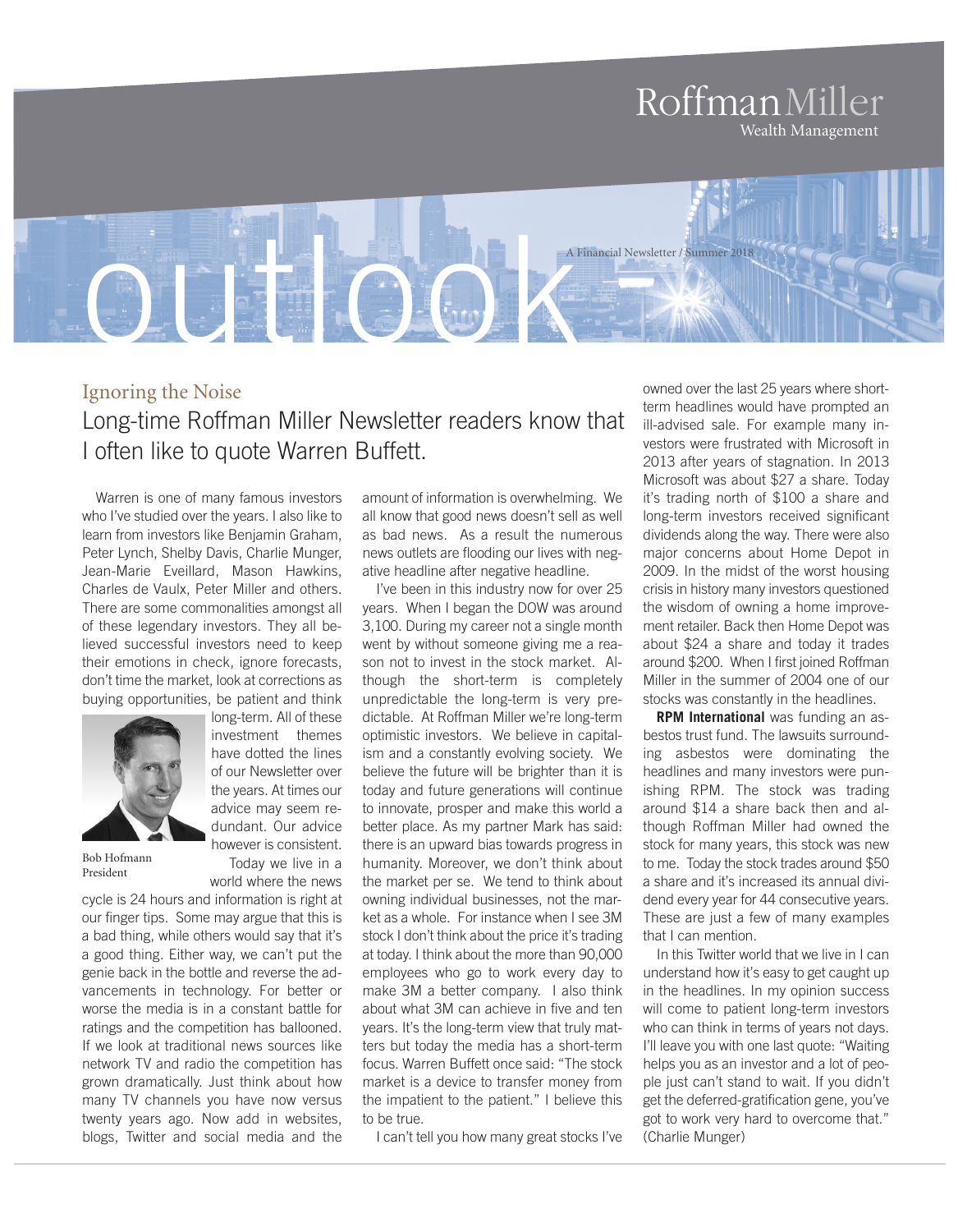# Wealth Management outlook

Choosing Your Beneficiary Designations: Per Stirpes vs Per Capita I recently helped new clients complete Schwab paperwork which included designating their beneficiaries.

I found myself searching for a simple way to explain the distinction between *per stirpes* and *per capita*. This is one of those subjects that is best explained with examples. Hopefully this article will help clear up any confusion.

## LET'S START WITH A FEW BENEFICIARY BASICS.

- The beneficiary form supersedes your will, for both taxable and retirement accounts
- The Schwab form allows you to enter a percentage next to each beneficiary. However, if you leave this blank Schwab assumes you are leaving an equal amount to each beneficiary
- Without choosing a *per stirpes* or *per capita* distribution, if you have multiple primary beneficiaries and one dies then the surviving primary beneficiaries equally share the deceased's portion (potentially leaving out the children of a primary beneficiary)

If you are married you will probably list your spouse as 100% primary beneficiary and if you have children list them as contingent beneficiaries. If you're not married and have children you will most likely list them as primary beneficiaries.

When looking at the last bullet point above and thinking about your beneficiaries, if that is not how you would want your assets to be distributed then you may prefer the *per stirpes* or *per capita* options. Let's look at an example of an IRA account owner who has three children and five grandchildren:

**Example 1: Grandmom lists her three children (Abby, Billy, and Charlie) as primary beneficiaries with each receiving 1/3, but Abby predeceases her.**

**Outcome 1A: Neither Per Stirpes nor Per Capita** 

| NEITHER PER STIRPES NOR PER CAPITA |              |              |                                        |  |                  |  |
|------------------------------------|--------------|--------------|----------------------------------------|--|------------------|--|
| <b>ABBY-DECEASED</b>               |              | <b>BILLY</b> |                                        |  | <b>CHARLIE</b>   |  |
|                                    |              | 1/2          |                                        |  | 1/2              |  |
| Grandchild 1                       | Grandchild 2 |              | Grandchild 1 Grandchild 2 Grandchild 3 |  | No Grandchildren |  |
|                                    |              |              |                                        |  |                  |  |

Billy and Charlie each receive half of the account's assets. Abby's children receive nothing, which often is not the desired outcome.

**Outcome 1B: Per Stirpes or Per Capita**

| PER STIRPES OR PER CAPITA |     |              |                                        |  |                  |
|---------------------------|-----|--------------|----------------------------------------|--|------------------|
| <b>ABBY-DECEASED</b>      |     | <b>BILLY</b> |                                        |  | <b>CHARLIE</b>   |
| 1/3                       |     | 1/3          |                                        |  | 1/3              |
| Grandchild 1 Grandchild 2 |     |              | Grandchild 1 Grandchild 2 Grandchild 3 |  | No Grandchildren |
| 1/6                       | 1/6 |              |                                        |  |                  |

Abby's children share her 1/3 of the account, dividing it equally, and Billy and Charlie each receive 1/3.

The end result is the same under *per stirpes* or *per capita* distribution as long as at least one of grandmom's children (the primary beneficiaries) is still alive.

*Continued on page 4*

## Urgent:

# Fraudulent emails that appear to be from Schwab

In a new wave of phishing attempts, you may receive fraudulent emails that appear to be sent by Schwab. We have seen several variations, but the most common email references e-payment and security notices

The emails typically contain a link to a legitimate-looking Schwab website and prompt the recipient to provide credentials and other personal information. Schwab would never ask clients to provide information by email. They are diligently working to have all linked websites shut down immediately.

### WHAT TO DO?

#### IF YOU RECEIVE AN EMAIL:

- DO NOT to click on links within the email or provide any personal information.
- Send us a copy of the email *as an attachment*, if possible.
- After sending a copy, delete the email.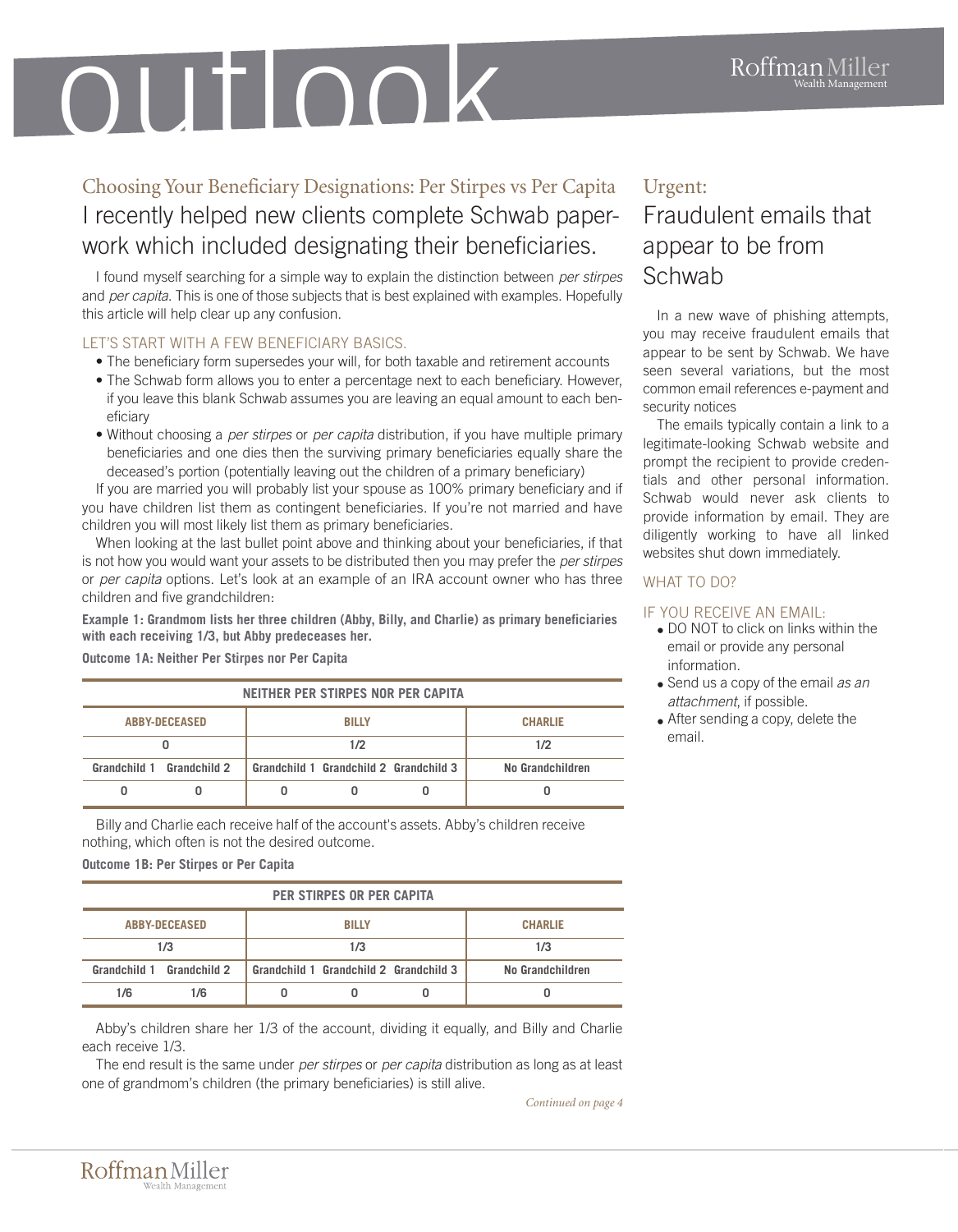## Split feelings about the second half of 2018 What's the last big stock split that you can remember?



Was it Apple Inc.'s 7-for-1 split back in June of 2014? If you can't think of anything more recent, it's probably because stock splits have occurred far less frequently over the past ten

Mark Frombach Chief Investment Officer

Stock splits are when a company increases the number of shares without changing the value of the company. For example, an investor with one share of stock priced at \$100 before a 2-for-1 split would end up with two shares priced at \$50 each after the split – in each case, the investor has \$100 worth of stock. You might ask, then, why would a company do this if there is no net result?

years.

There are several reasons companies split their stock, but it seems the main reason companies historically have split stocks is to make the shares more accessible for individual investors. To understand this, you'll need to understand that commissions for stock trades were not always as low as \$4.95 (today's commission rate at Charles Schwab). In fact, for most of the history of the New York Stock Exchange (and its predecessor), going back nearly 200 years, trading commissions were fixed and determined by the exchange itself. Investors paid 2% of the total trade (or more) in commissions whether they bought 100 shares or 10,000 shares. Some of you probably remember, but other readers can only imagine, paying hundreds of dollars for a single trade commission. To make matters worse, investors were punished with even higher commission rates for buying fewer than 100 shares (a round lot). This system produced individual investors interested in low-priced stocks that could be bought in round lots (a mindset that is persistent still today) to minimize costs. Companies responded by frequently splitting their stocks to keep prices low and accessible to investors.

Today, market trading is dominated by institutional investors. While companies still care about the individual investors, they also realize that lower stock prices lead to more frequent trading and hence more volatility. It is my opinion that companies now believe that high stock prices project stability, and therefore prices have been allowed to run higher. This has shown up in the number of stock splits: there have been an average of 11 stock splits in the S&P 500 each year over the past ten years, compared to an average of over 40 per year since 1980. In 2017, there were five. 2018 has yielded two so far.

One company we follow, Exponent Inc, split 2-for-1 earlier this year. Exponent is a small consulting company with aboveaverage growth, the type that rewards employees heavily with company stock. In this situation companies may still split their stock frequently to ensure that there is sufficient liquidity and I believe this is the case with Exponent.

Another reason companies split shares today is to create different share classes. Classes are typically defined by a letter: A, B, C, etc. Shares of each class have the same claim to the company's profits, but they come with different rights – typically voting rights. 2014 was not only the year that Apple last split, it was also the year that Google's parent, Alphabet, split into A, B, and C shares, giving founders Sergey Brin and Larry Page, as well as then-CEO Eric Schmidt, control of the company through voting rights of Class B stock. At times this concentration of company control is a concern, but for some investors owning the stock is a vote of confidence in the founders

and visionaries and the lack of voting rights is a risk they are willing to take.

Another common stock with multiple share classes that trades predominantly in non-voting shares is McCormick; the shares with voting rights do trade publicly, but very infrequently. Those shares are held mainly by McCormick employees and retirees and are part of a larger plan to thwart unwanted takeovers.

Speaking of McCormick, one of the companies we highlighted here in the newsletter a few years back, they just reported an outstanding quarter. Sales grew 19.1% in the most recent quarter and earnings per share, adjusted for the impact of last year's federal tax overhaul, were up 31%. That news drove the stock up over 8% in one day, and 17% for the year so far in 2018. About a year ago McCormick raised \$500 million through a stock sale, increasing the number of shares outstanding. Normally, investors don't like stock sales since they dilute our profits. But in this case the company was using the proceeds to help fund a \$4.2 billion purchase of RB Foods, the maker of French's mustard and Frank's Hot Sauce. So far that move seems to be working out well.

There have been many articles written recently about the aging bull market, now in its tenth year, and the opinions on its further longevity are split. I'm optimistic about the opportunities we have ahead of us. I realize the market risks are higher than they were a few years ago; stock prices are higher, personal and corporate debt levels are higher. But overall, stock prices reflect optimism and not speculation, and debt ratios are not abnormal. Echoing the sentiment of Bob's cover article, we will continue to look for well-managed businesses that keep their eye on the longer term picture.

*Echoing the sentiment of Bob's cover article, we will continue to look for wellmanaged businesses that keep their eye on the longer term picture.*